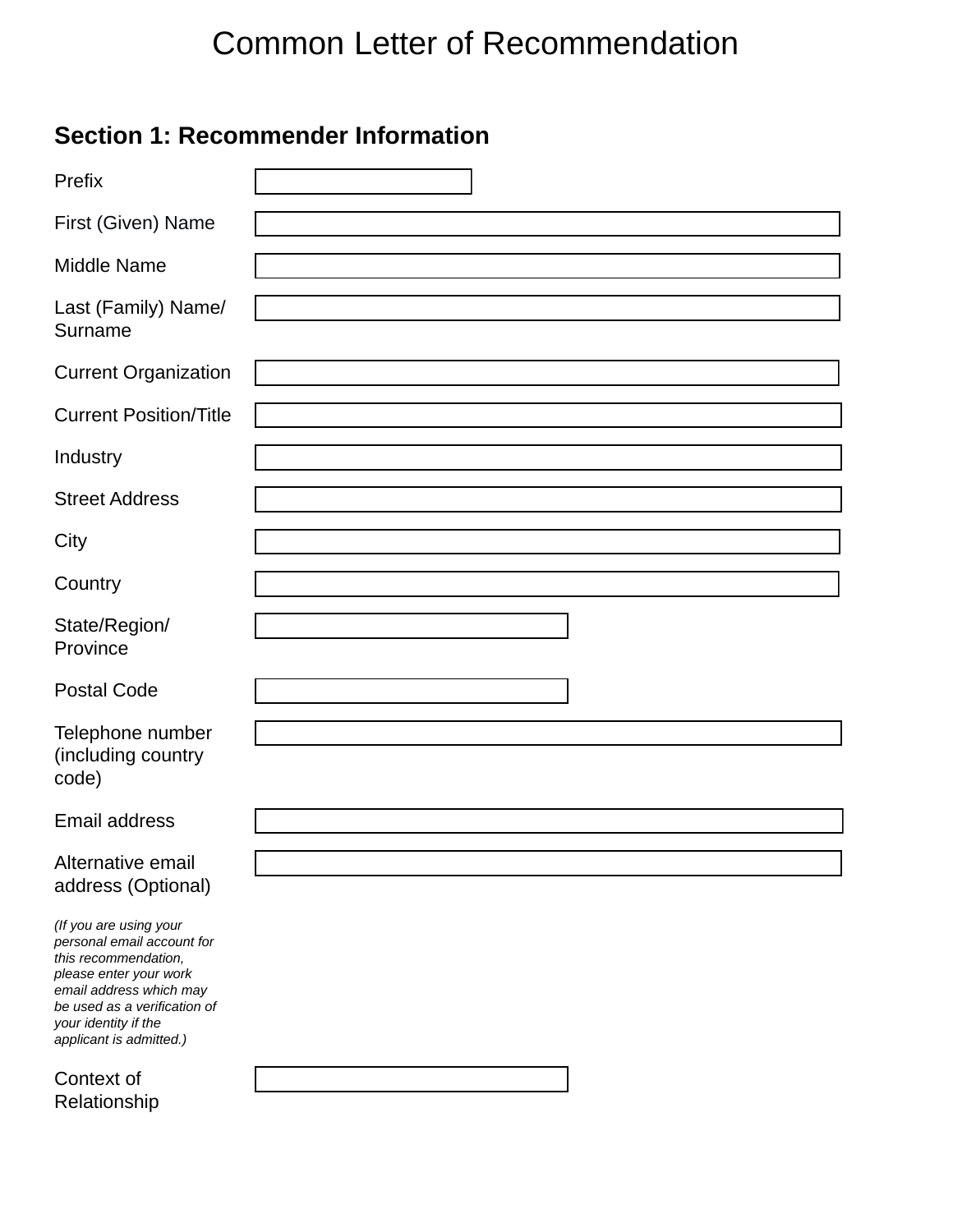| If other, please<br>explain                                                                                                                                                         |                |                        |               |                                                                                                            |
|-------------------------------------------------------------------------------------------------------------------------------------------------------------------------------------|----------------|------------------------|---------------|------------------------------------------------------------------------------------------------------------|
| Nature of<br>Relationship                                                                                                                                                           |                | $\vert \vert$          |               |                                                                                                            |
| If other, please<br>explain                                                                                                                                                         |                |                        |               |                                                                                                            |
| How long have you<br>known the<br>applicant?                                                                                                                                        | Years          |                        | <b>Months</b> |                                                                                                            |
| During which<br>period of time have<br>you had the most<br>frequent contact<br>with the applicant?                                                                                  | From (mm/yyyy) |                        | To (mm/yyyy)  |                                                                                                            |
| If you are affiliated<br>with <name of<br="">business school&gt; or<br/><name of<br="">University&gt;, please<br/>select the option that<br/>most closely<br/>matches</name></name> |                | $\left  \cdot \right $ |               | Value in $\lt$ > fields will be based<br>on the participating school to<br>which the candidate is applying |
| If other, please<br>explain                                                                                                                                                         |                |                        |               |                                                                                                            |
| May we contact you<br>regarding this<br>applicant?                                                                                                                                  |                |                        |               |                                                                                                            |
| Did you use a<br>translator?                                                                                                                                                        |                | $\mathbf{r}$           |               |                                                                                                            |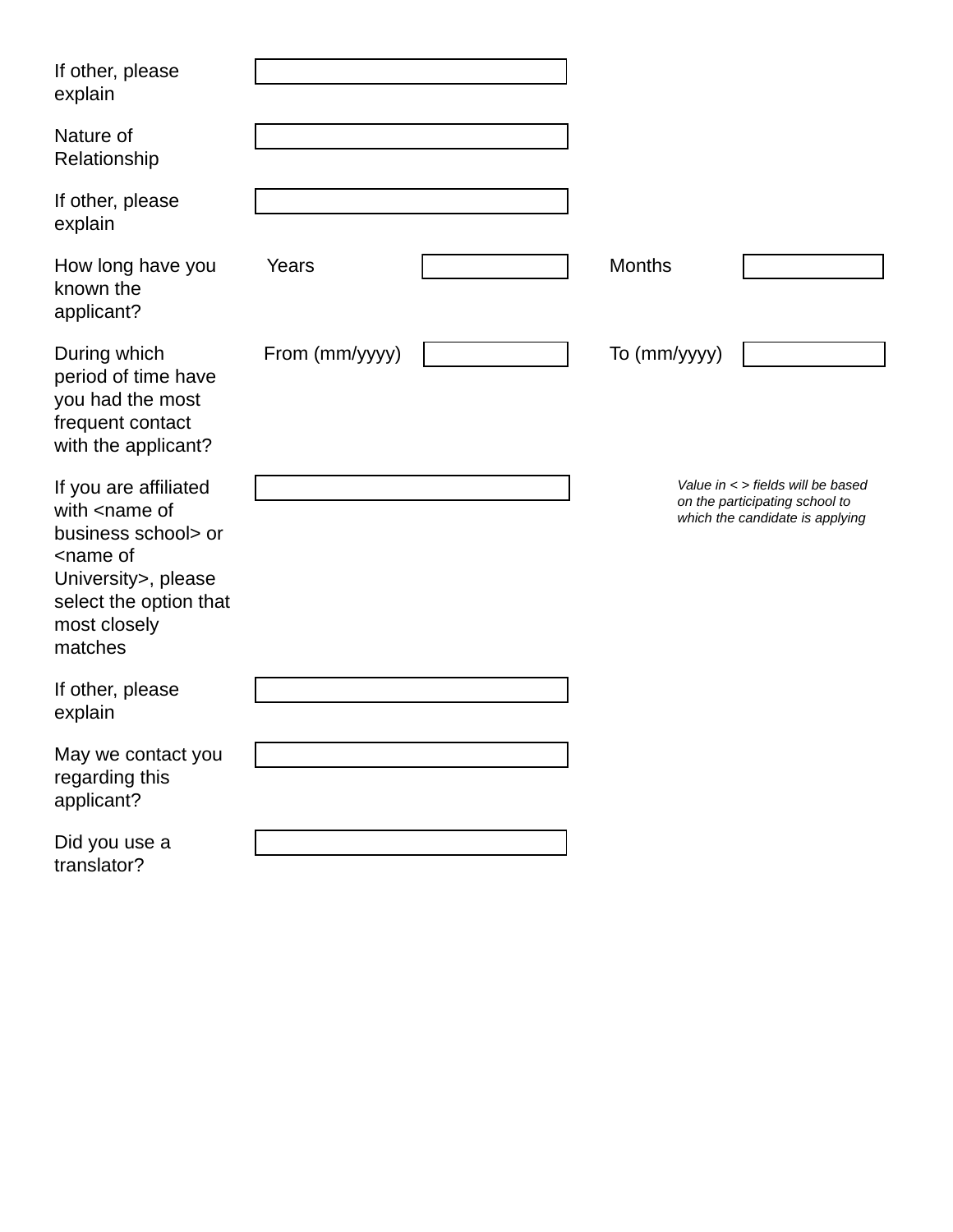# **Section 2: Leadership Assessment Grid**

In this section, you will find 16 competencies and character traits that contribute to successful leadership. The competencies and character traits are grouped into five categories:

- Achievement
- Influence
- People
- Personal Qualities
- Cognitive Abilities

For each competency, please select the one button that corresponds to the behavior that you have seen the applicant most consistently exhibit. We acknowledge that all applicants have both areas of strength and areas of development. Your candid and honest appraisal will assist in evaluation of the applicant. Please assume that each level builds upon behaviors of the previous level.

#### **Achievement**

| Initiative:                                                                                              | No basis for judgment                                                                                                                                                                        |
|----------------------------------------------------------------------------------------------------------|----------------------------------------------------------------------------------------------------------------------------------------------------------------------------------------------|
| Acts ahead of need/<br>anticipates problems                                                              | Willing to step in and take action when required to do so                                                                                                                                    |
|                                                                                                          | Takes charge spontaneously when problem needs attention and<br>no one steps forward                                                                                                          |
|                                                                                                          | Seeks out new work challenges, tackles problems head-on and<br>works to resolve them without delay                                                                                           |
|                                                                                                          | $\bigcirc$ Proactively puts in extra effort to accomplish critical or difficult<br>tasks, and persists in the face of obstacles                                                              |
|                                                                                                          | Actively seeks high-impact and high-visibility projects and steps<br>up to the challenge even when things are not going well,<br>frequently takes actions that grow the team or organization |
| <b>Results</b><br><b>Orientation:</b>                                                                    | No basis for judgment                                                                                                                                                                        |
|                                                                                                          | Fulfills assigned tasks                                                                                                                                                                      |
| Focuses on and<br>drives toward<br>delivering on goals,<br>objectives, and<br>performance<br>improvement | Takes specific, tailored actions to overcome obstacles<br>to achieve goals, plans for contingencies                                                                                          |
|                                                                                                          | Acts to exceed goals and raise effectiveness of<br>organization                                                                                                                              |
|                                                                                                          | Introduces incremental improvements to enhance<br>business performance using robust analysis, sets<br>continually higher goals for self and team                                             |
|                                                                                                          | Invents new approaches and works to meet or exceed<br>best-in-class standards and levels of performance                                                                                      |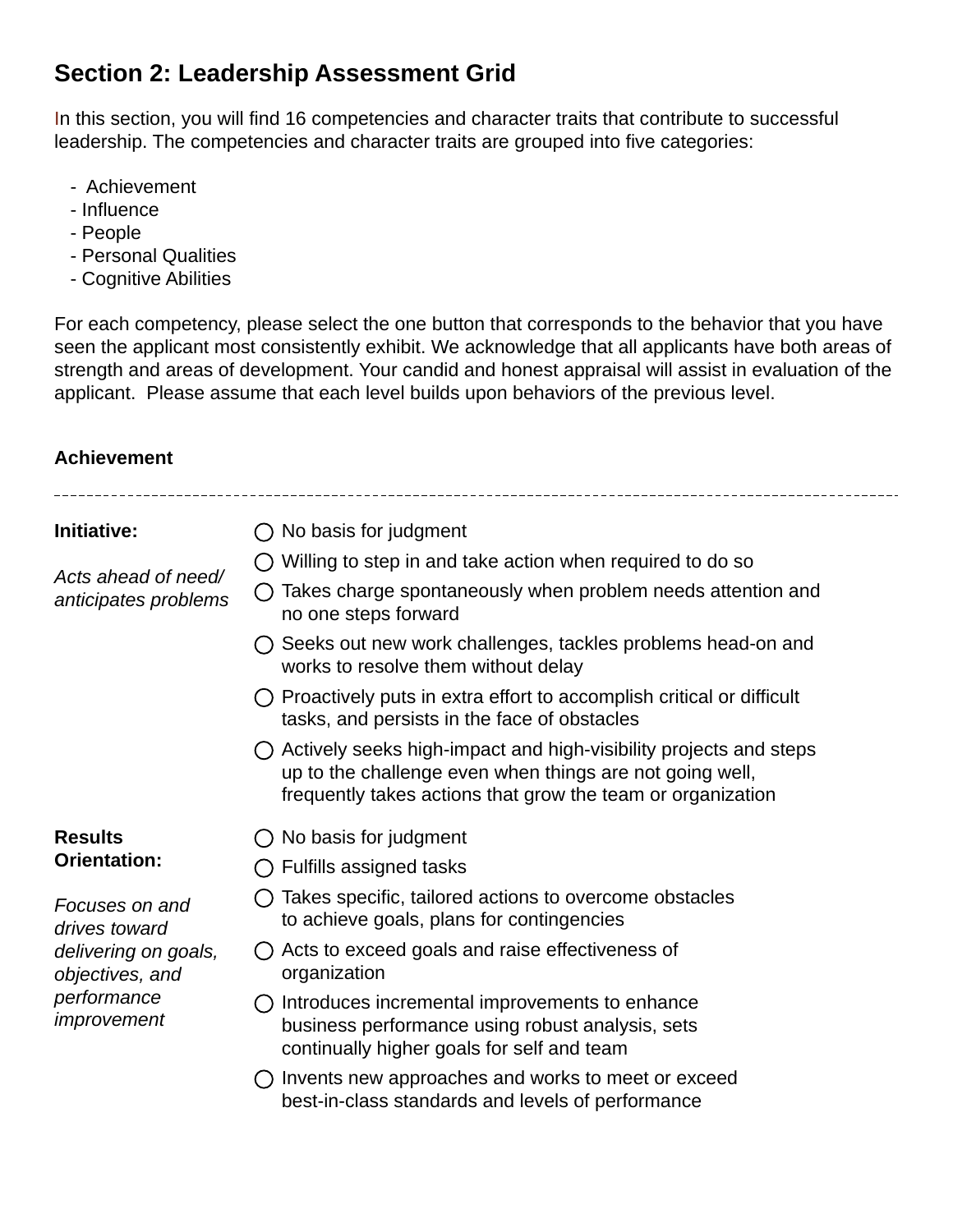### **Influence**

### **Communication**

*Delivers messages and ideas in a way that they can be easily heard and accepted and can engage an audience; uses listening and other attending behaviors to create a shared understanding of topic* 

#### **Influence and Collaboration**

*Engages and works with people over whom he/she has no direct control* 

- $\bigcap$  No basis for judgment
- $\bigcap$  Gets point across, responds to explicit concerns when asked
- $\bigcirc$  Stays on topic, reframes statements when necessary to make them clearer, organizes content so that it is easily understood, takes time to listen
- $\bigcirc$  Present views clearly and structures content to present views in a way that is logical and easily followed by a broad audience, acknowledges audience feedback
- $\bigcap$  Explicitly structures content to engage specific audience segments, uses tailored language and examples that appeal to specific groups, asks pertinent questions, restates or paraphrases what others have said to check for understanding
- $\bigcirc$  Structures content for senior-level meetings and presentations and maintains composure when challenged, solicits opinions and concerns and incorporates them "in the moment," discusses them openly and adjusts communication
- $\bigcap$  No basis for judgment
- $\bigcap$  Accepts input from others
- $\bigcap$  Actively seeks input from others and engages them in problem solving
- $\bigcirc$  Seeks first to understand perspectives of others, takes actions to gain their support for ideas and initiatives
- $\bigcirc$  Uses tailored approaches to influence and bring others together across boundaries, and to achieve results and share best practices
- $\bigcirc$  Uses tailored approaches to influence, create and leverage a network of strategically chosen individuals, builds enduring partnerships to significantly improve outcomes, even at some personal cost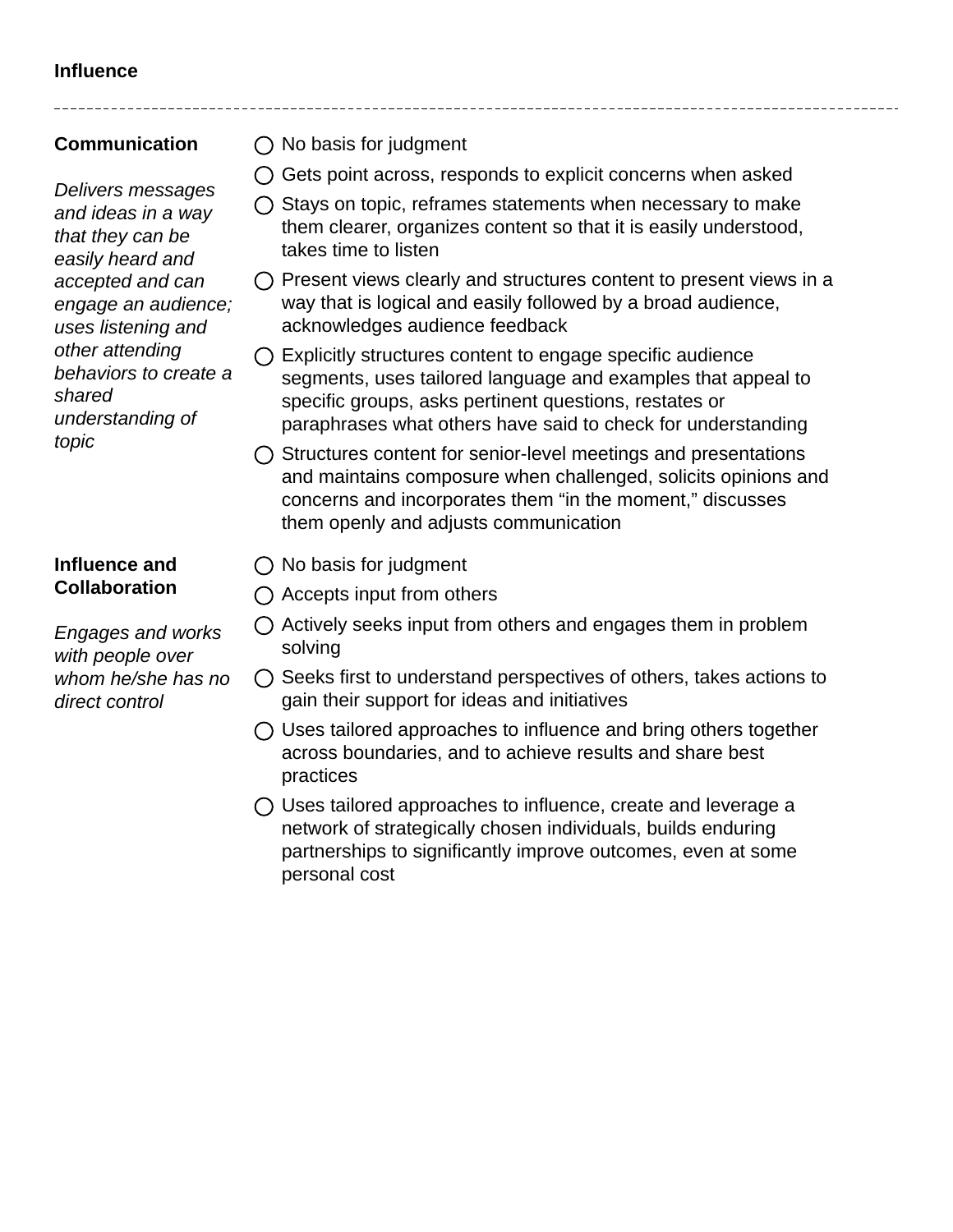#### **Professional Impression, Poise and Presence**

*Maintains self-control and positive external response even in time of crisis or conflict; manages impression made on others*

- $\bigcirc$  No basis for judgment
- $\bigcirc$  Speaks politely, demonstrates generally accepted manners, expresses desire to make a positive impression
- $\bigcirc$  Remains measured in a variety of situations, works to manage impression and prepares for situations to appear confident
- $\bigcirc$  When emotions are aroused, actively restrains from expressing them, leaves a positive and professional impression, responds confidently to situation or circumstance
- $\bigcirc$  Channels strong emotion into positive action, comes across as confident and strong, responds rapidly and strongly to crisis
- When in strong conflict, restrains emotional response (grace under pressure), takes positive action to respond and engage with all stakeholders, has strong presence ('gravitas') and charisma, mobilizes followership to take action in times of crisis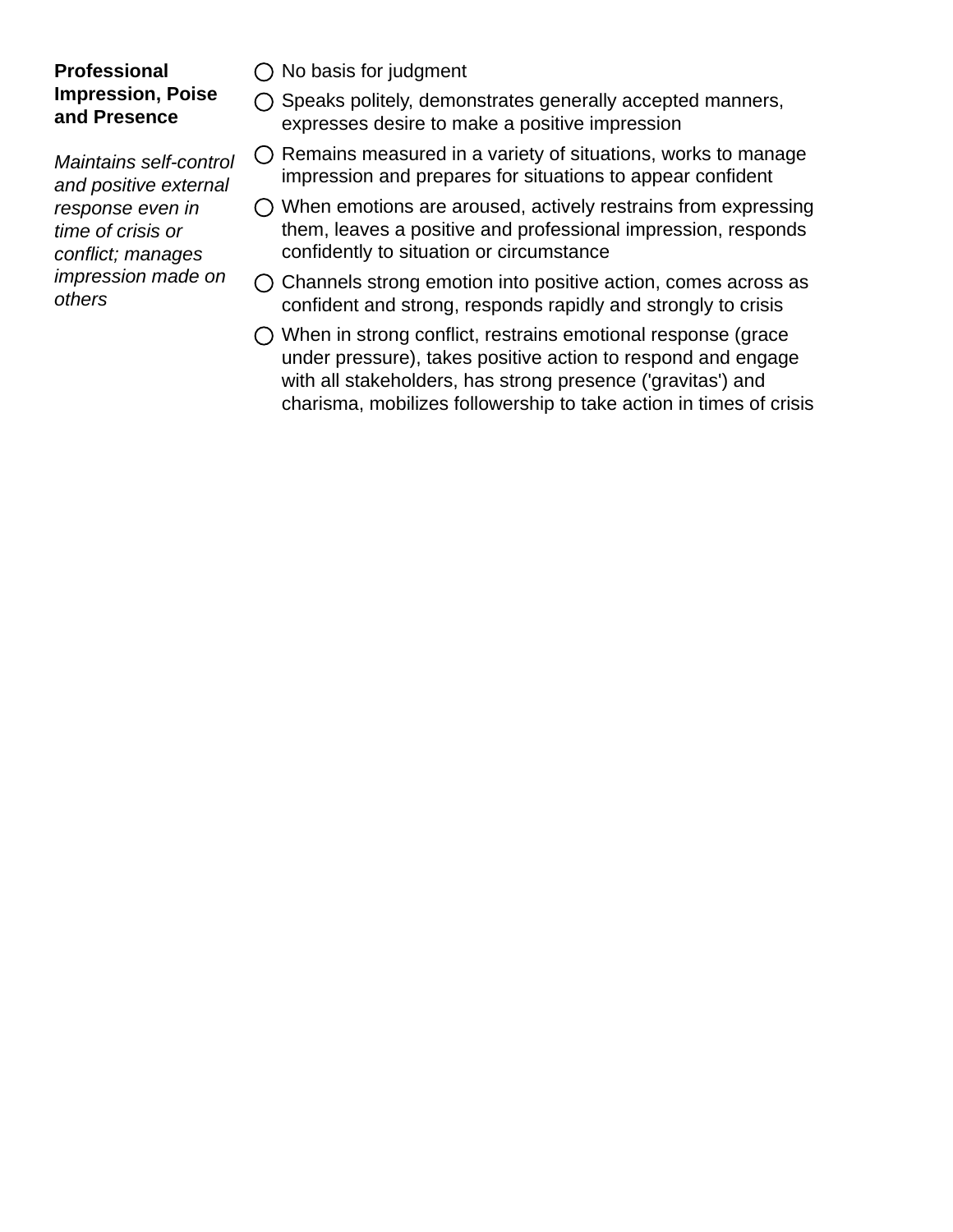# **People**

**Respect for Others:**  *Acknowledges the value of others' views and actions*  $\bigcap$  No basis for judgment  $\bigcirc$  Open to others' views when challenged  $\bigcap$  Treats others and their opinions with respect when offered, shares praise and credit  $\bigcap$  Invites input from others because of expressed respect for them and their views, expresses respect as a means to invite such input  $\bigcirc$  Praises people publicly for their good actions, ensures that others' ideas and opinions are heard before their own Uses understanding of others and self to resolve conflicts and foster mutual respect, reinforces respect among teams and individuals by publicly praising them when they invite input from others and use it **Team Leadership:** *Manages and empowers a team of formal or informal direct reports, including virtual teams*  $\bigcap$  No basis for judgment  $\bigcirc$  Assigns tasks to team members, checks when they are done  $\bigcirc$  Assigns tasks to team members and explains purpose, checks into work while in progress as well as results  $\bigcirc$  Solicits ideas and perspectives from the team, holds members accountable  $\bigcirc$  Actively engages the team to develop plans and resolve issues through collaboration, shows the impact of individual/team contributions  $\bigcap$  Recruits others into duties or roles based on insight into individual abilities, rewards those who exceed expectations **Developing Others:** *Helps people develop their performance and ability over time*  $\bigcirc$  No basis for judgment  $\bigcap$  Encourages people to develop themselves, praises them for improvements  $\bigcap$  Points out mistakes to help people correct deficiencies  $\bigcirc$  Provides specific examples and gives positive and negative behavioral feedback to support development  $\bigcap$  Provides practical quiding principles and recommendations to direct or focus efforts on specific areas of development  $\bigcap$  Inspires and motivates others to develop by providing feedback and identifying growth opportunities, identifies on-the-job opportunities that foster other's development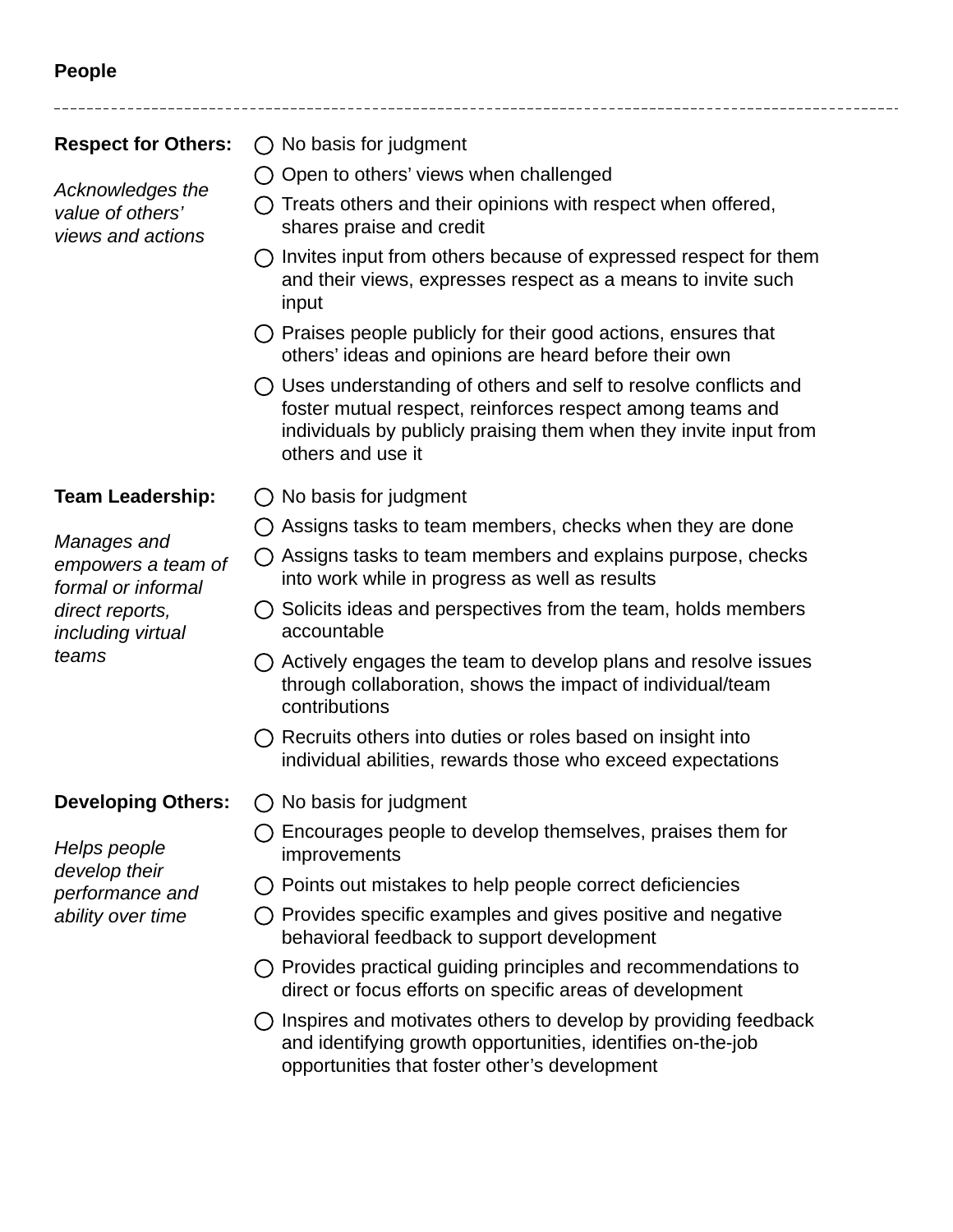### **Change Leadership:**

*Energizes and aligns groups of people to participate in organizational change*

 $\bigcirc$  No basis for judgment

Encourages people to go along with change

- $\bigcirc$  Challenges status quo and identifies what needs to change
- Defines positive direction for change and persuades others to support it by providing compelling reasons and vision
- $\bigcirc$  Mobilizes individuals to change behavior by using a range of tailored appeals to motives
- Builds coalition of supporters and coordinates change across multiple individuals, creates champions who will mobilize others to change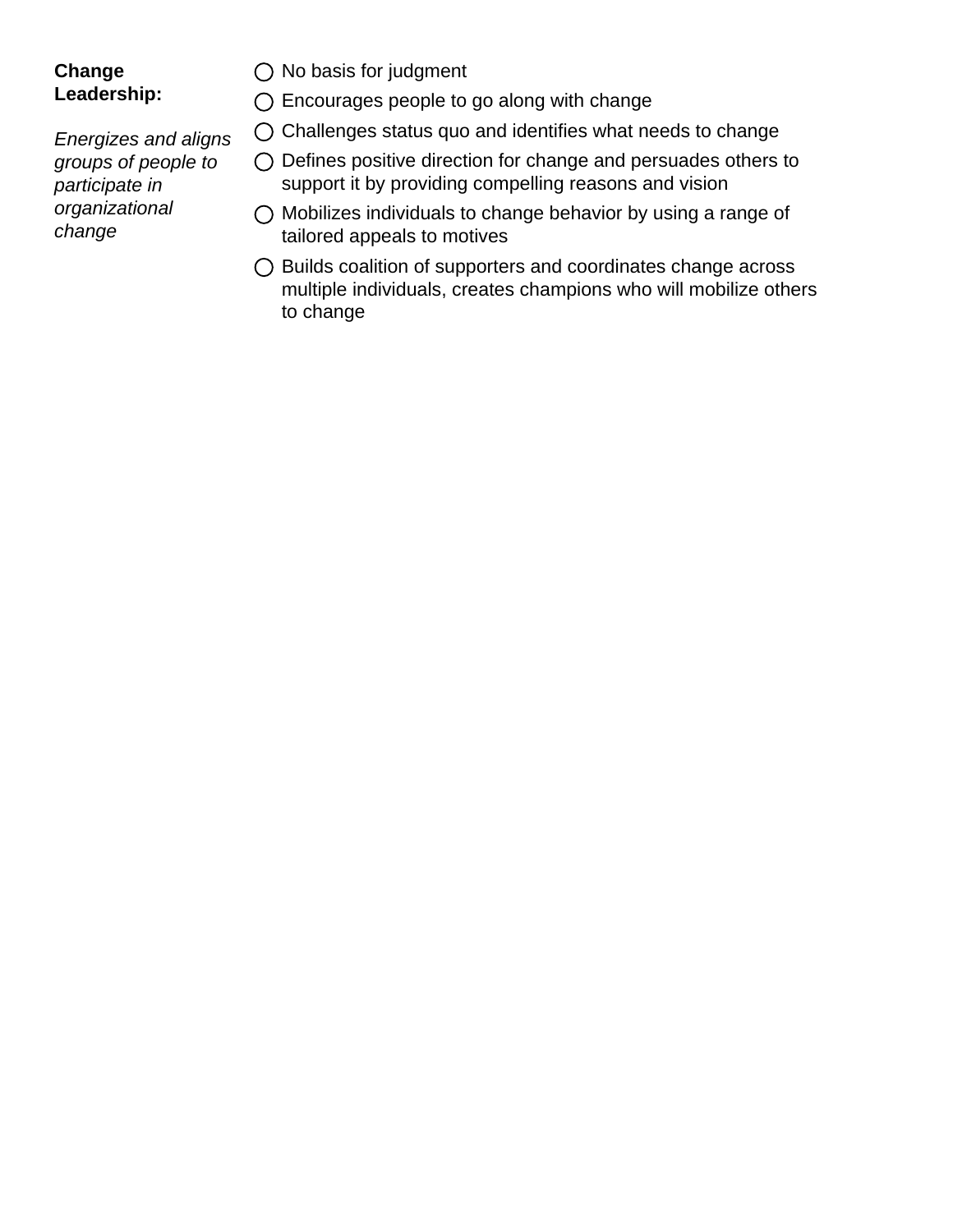# **Personal Qualities**

*without difficulty. Maintains calm* 

*of challenge, problems, or apparent failure*

*optimism in the face* 

| Trustworthiness/<br>Integrity:                                                            | No basis for judgment                                                                                                                                                                                             |
|-------------------------------------------------------------------------------------------|-------------------------------------------------------------------------------------------------------------------------------------------------------------------------------------------------------------------|
|                                                                                           | Articulates intentions and values or beliefs when asked                                                                                                                                                           |
| Acts consistently in<br>line with or follows<br>explicit values,<br>beliefs or intentions | Acts spontaneously and consistently with stated intentions,<br>values, or beliefs when it is easy to do so                                                                                                        |
|                                                                                           | $\bigcirc$ Acts spontaneously and consistently with stated intentions,<br>values, or beliefs despite opposition                                                                                                   |
|                                                                                           | Initiates actions based on values or beliefs even though the<br>actions may put self at risk (e.g. supervisor conflict),<br>demonstrates the values of the team or organization publicly<br>despite personal risk |
|                                                                                           | $\bigcirc$ Reinforces behaviors and holds people accountable to the<br>organizational values, even at cost to self, team, or organization                                                                         |
| Adaptability/<br><b>Resilience:</b><br>Adapts to changing<br>demands and<br>circumstances | $\bigcirc$ No basis for judgment                                                                                                                                                                                  |
|                                                                                           | Prefers existing methods and procedures but adapts when<br>required to do so, persists until confronted with obstacle                                                                                             |
|                                                                                           | Adapts to new methods and procedures, takes efforts to<br>overcome obstacle or failure                                                                                                                            |

- $\bigcirc$  Champions adoption of new initiatives and processes, redoubles efforts to overcome obstacle or failure
- $\bigcirc$  Seeks out disruptions as an opportunity for improvement, remains calm and optimistic in difficult situations that may result in failure
- $\bigcirc$  Energized by projects with high degree of uncertainties or risks but great potential benefit, seeks to be the first into unknown or unfamiliar situations, excited by failure that points to clear direction to develop for future success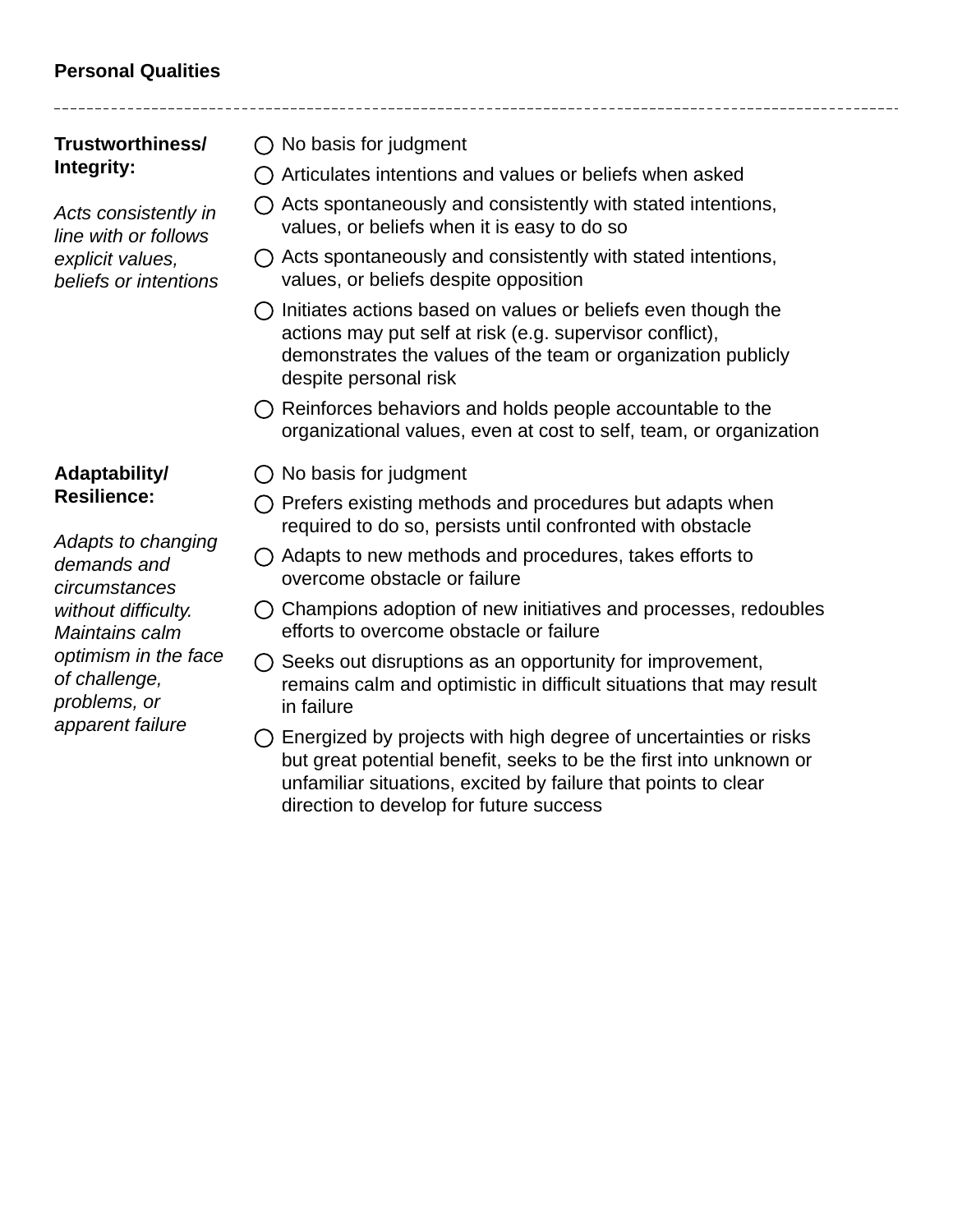#### **Self-Awareness:**

*Aware of and seeks out additional input on own strengths and weaknesses*

- $\bigcirc$  No basis for judgment
- $\bigcirc$  Acknowledges fault or performance problem when confronted with concrete example or data
- $\bigcirc$  Acknowledges weakness and responds positively to performance feedback to improve, learns from past experiences and works diligently so that mistakes are not repeated
- $\bigcirc$  Describes own key strengths and weaknesses accurately and with evidence, welcomes or invites feedback from others to improve and discusses opportunities to change with select individuals
- $\bigcirc$  Seeks out select people to provide explicit feedback to address desired improvement areas or build strengths, discusses weaknesses openly, explores reasons for problems, including own faults, without taking feedback personally
- $\bigcirc$  Has an accurate and comprehensive self-assessment, seeks out challenging and potentially embarrassing or risky improvement opportunities, identifies and engages with resources–people, processes, or content–to maximize strengths or mitigate weaknesses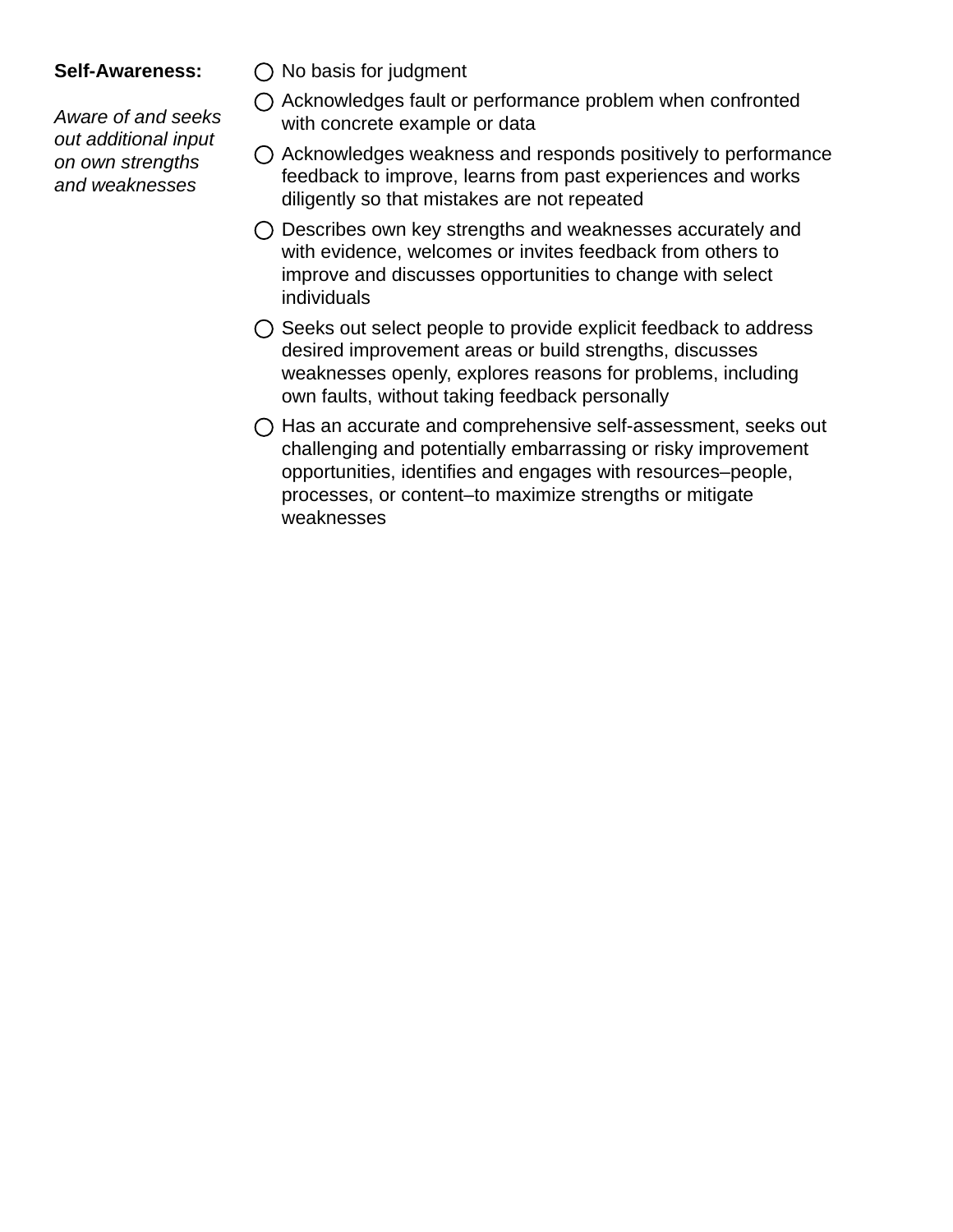# **Cognitive Abilities**

| <b>Information</b>   | $\bigcap$ No basis for judgment                                              |
|----------------------|------------------------------------------------------------------------------|
| Seeking:             | $\bigcirc$ Asks direct questions about current problem with immediately      |
| Probes deeply into   | available individuals                                                        |
| issues and seeks out | $\bigcirc$ Investigates problems by going directly to sources of information |
| facts and evidence   | $\bigcap$ Asks a series of probing questions to get to the root of a situal  |
| needed to inform     | or a problem                                                                 |
| decisions            | $\bigcap$ Does research by making a systematic effort over a limited         |

- $\bigcirc$  Does research by making a systematic effort over a limited period of time to obtain needed data or feedback
- $\bigcirc$  Involves others who would not normally be involved including experts or outside organizations, gets them to seek out information
- **Analytical Thinking:**

*Reasons from causes to effects, through multiple steps as needed*

of a situation

information

- 
- $\bigcirc$  No basis for judgment
- $\bigcirc$  Sorts information by using lists or categories
- $\bigcirc$  Sees obvious implications, maps single causes to single effects
- $\bigcirc$  Organizes and classifies complex or large sets of data, sees multiple and/or subtle implications, maps multiple causes to single effect, and single cause to multiple effects
- Follows complex lines of reasoning with multiple causes and effects, extracts relevant data to test assumptions and identifies likely causes/implications
- $\bigcirc$  Undertakes complex tasks and applies accurate logic to break them down into manageable parts in a systematic way, maps complex causes and effects systems and draws logical and objective conclusions from data, information, and analyses conducted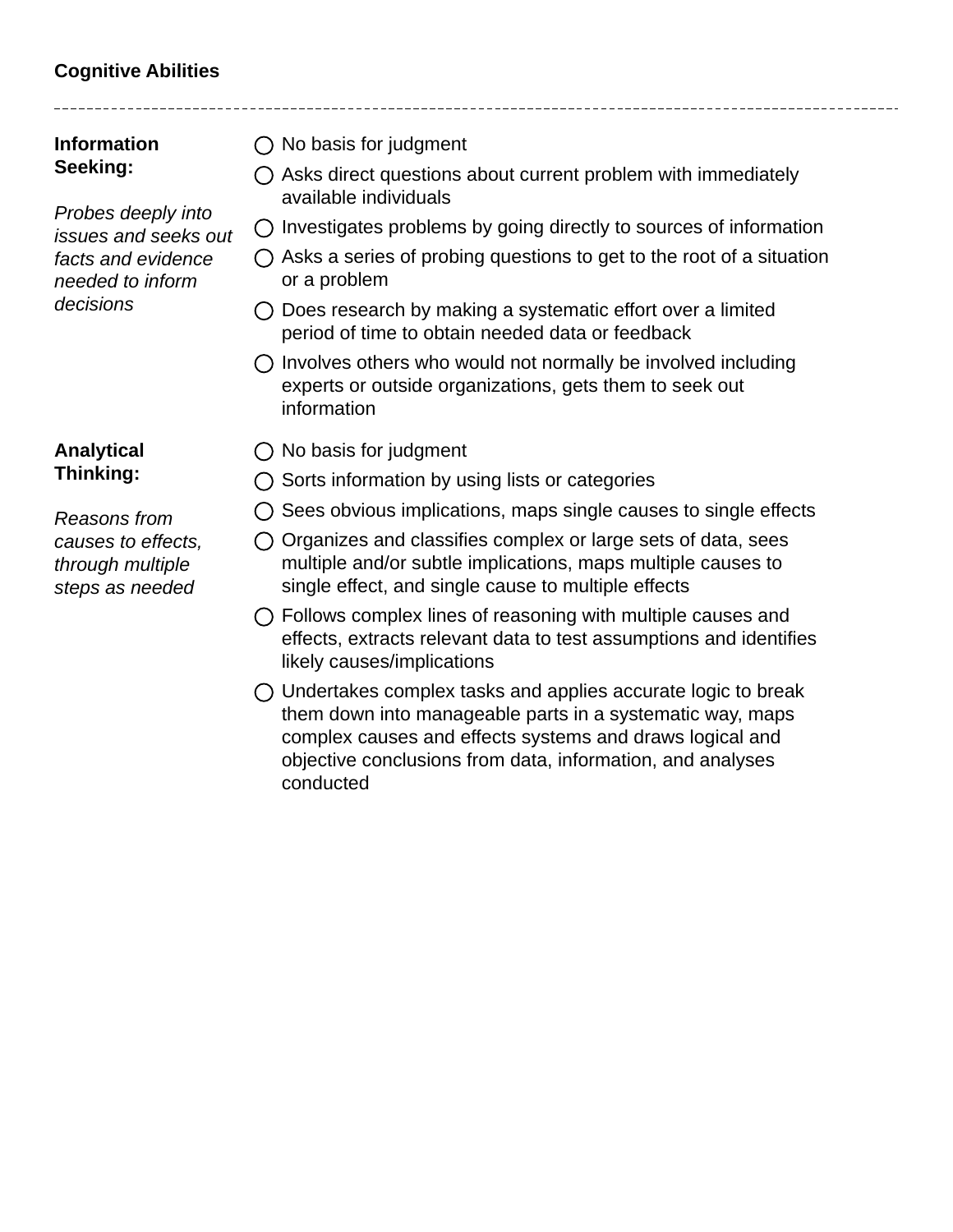#### **Problem Solving:**

*Frames problems, analyzes situations, identifies key issues, conducts analysis on the issues, and produces acceptable solution*

#### **Strategic Orientation:**

*Thinks beyond one's span of control and into the future to reshape the approach or scope of work*

Is there anything about your ratings on which you would like to comment? (Optional)

Based on your professional experience, how do you rate this applicant compared to her/his peer group?

- $\bigcirc$  No basis for judgment
- Focuses on immediate, short- term implications, when faced with problems, chooses an obvious path
- $\bigcirc$  Prefers problem-solving within comfort zone, tends to offer solutions and make recommendations only when the chance of failure is low
- $\bigcirc$  Identifies and focuses on the critical information needed to understand a problem, and comes up with several reasonable solutions to the problem
- $\bigcirc$  Integrates perspectives from a variety of sources to arrive at optimal and unexpected yet practical solutions
- $\bigcirc$  Solves tough and interconnected problems by drawing on one's own knowledge and experience base and calling on other references as necessary, is sought after for input and advice when others make difficult or vital decisions
- $\bigcirc$  No basis for judgment
- $\bigcirc$  Understands current implications of work or analysis
- $\bigcirc$  Identifies opportunities for improvement within area of responsibility
- $\bigcirc$  Develops insights or recommendations within one's own area of responsibility with clear impact on near-term business performance
- $\bigcirc$  Develops insights or recommendations within one's own area of responsibility that will have impact on long-term business performance
- $\bigcirc$  Develops insights or recommendations with explicit intended impact on long-term business performance beyond one's own area of responsibility

- $\bigcirc$  Unable to assess
- $\bigcirc$  Below average
- ◯ Average
- $\bigcirc$  Very good (well above average)
- $\bigcap$  Excellent (top 10%)
- $\bigcirc$  Outstanding (top 5%)
- $\bigcap$  The best encountered in my career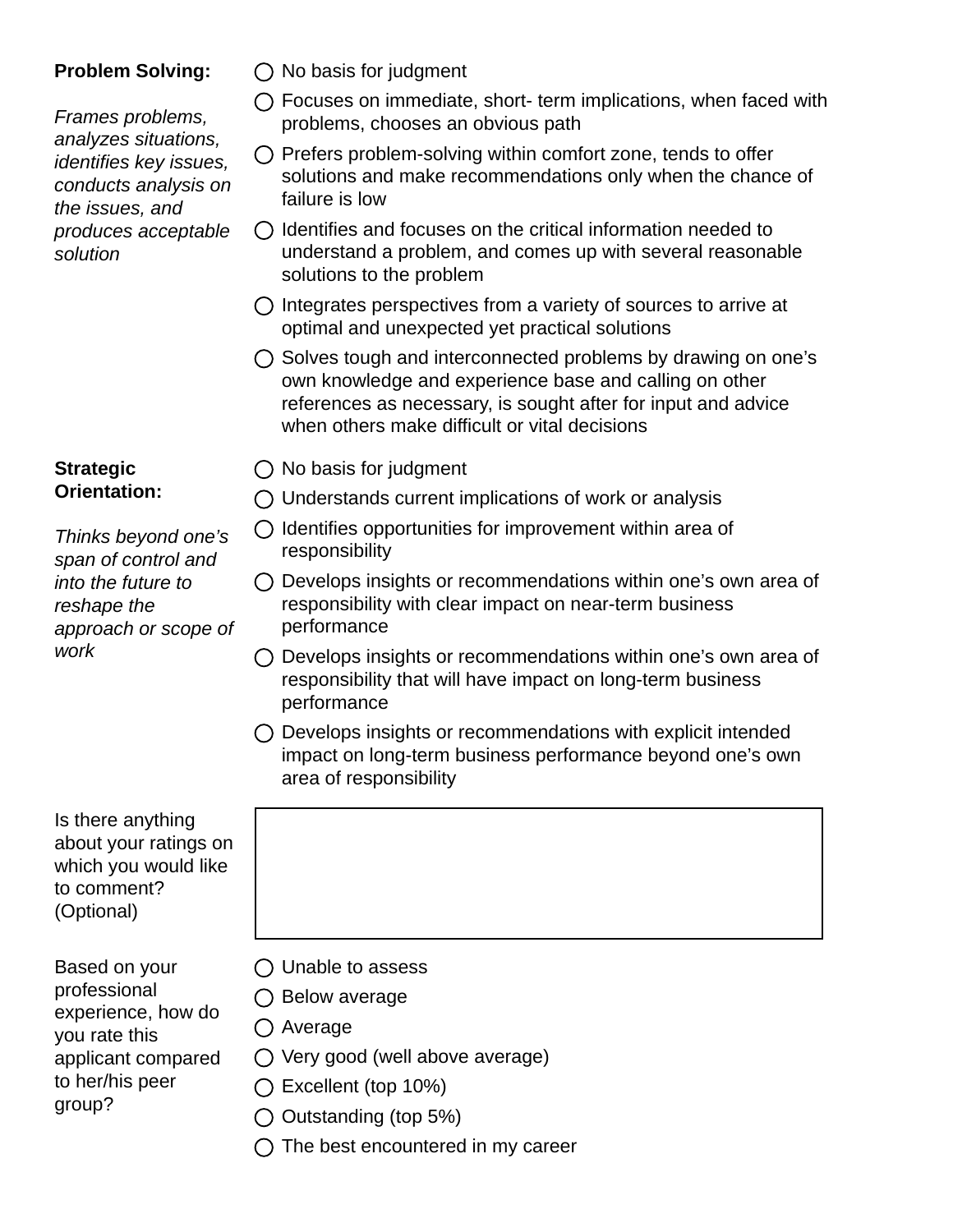- Overall,  $I$   $O$  Do not recommend this applicant
	- $\bigcirc$  Recommend this applicant, with reservations
	- $\bigcirc$  Recommend this applicant
	- $\bigcirc$  Enthusiastically recommend this applicant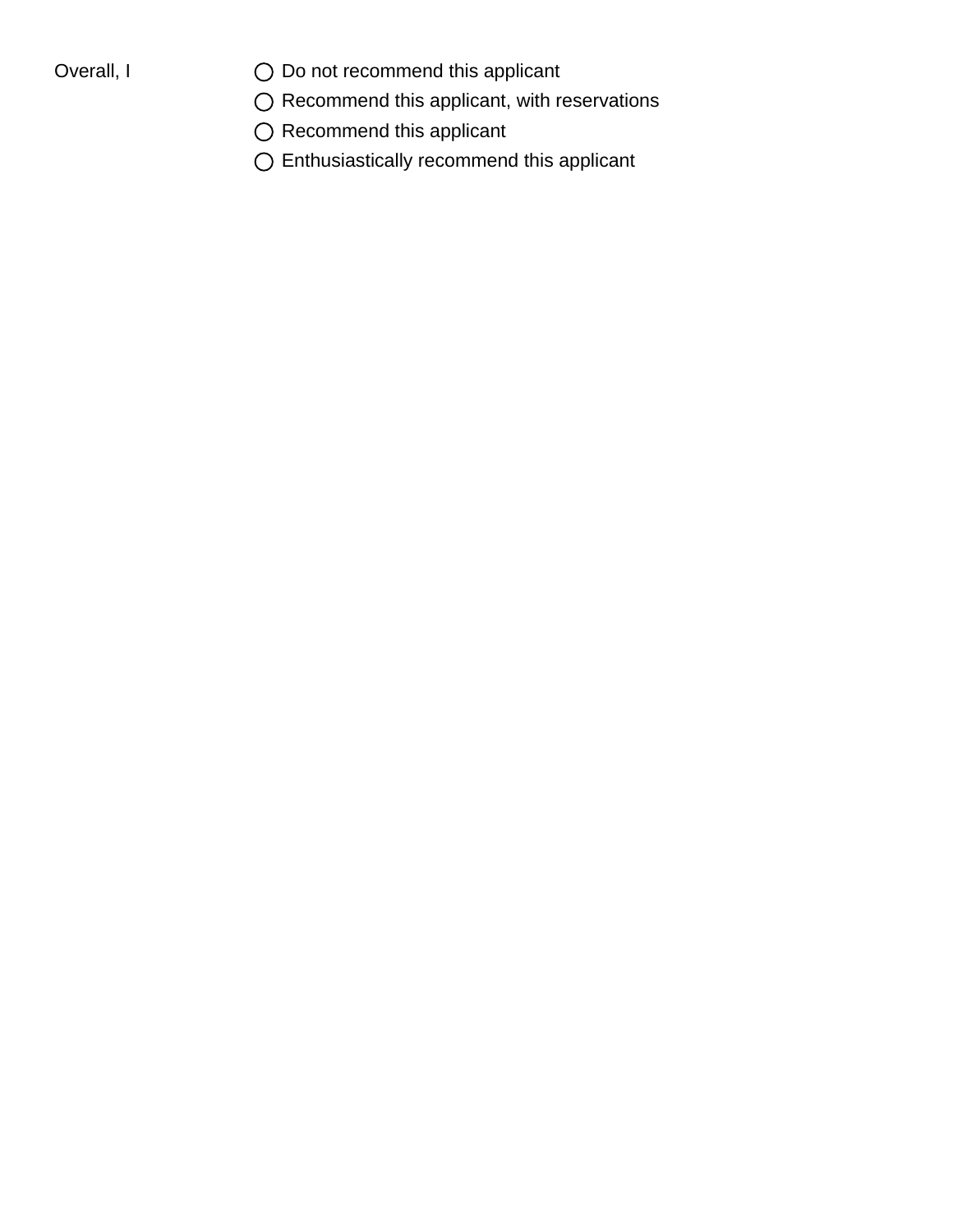# **Section 3: Recommendation Questions**

1. Please provide a brief description of your interaction with the applicant and, if applicable, the applicant's role in your organization. (50 words)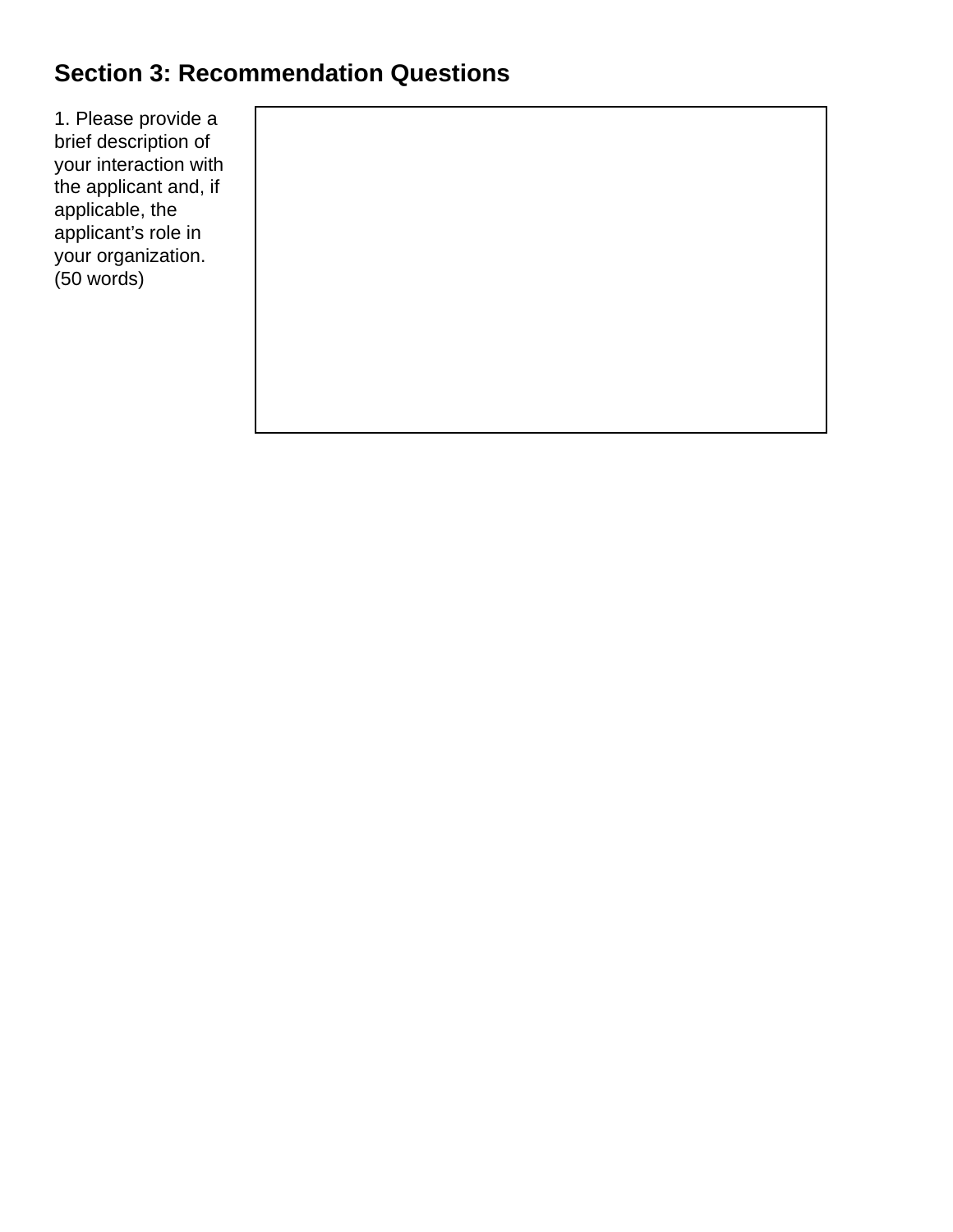2. How does the performance of the applicant compare to that of other wellqualified individuals in similar roles? (E.g. what are the applicant's principal strengths?) (500 words)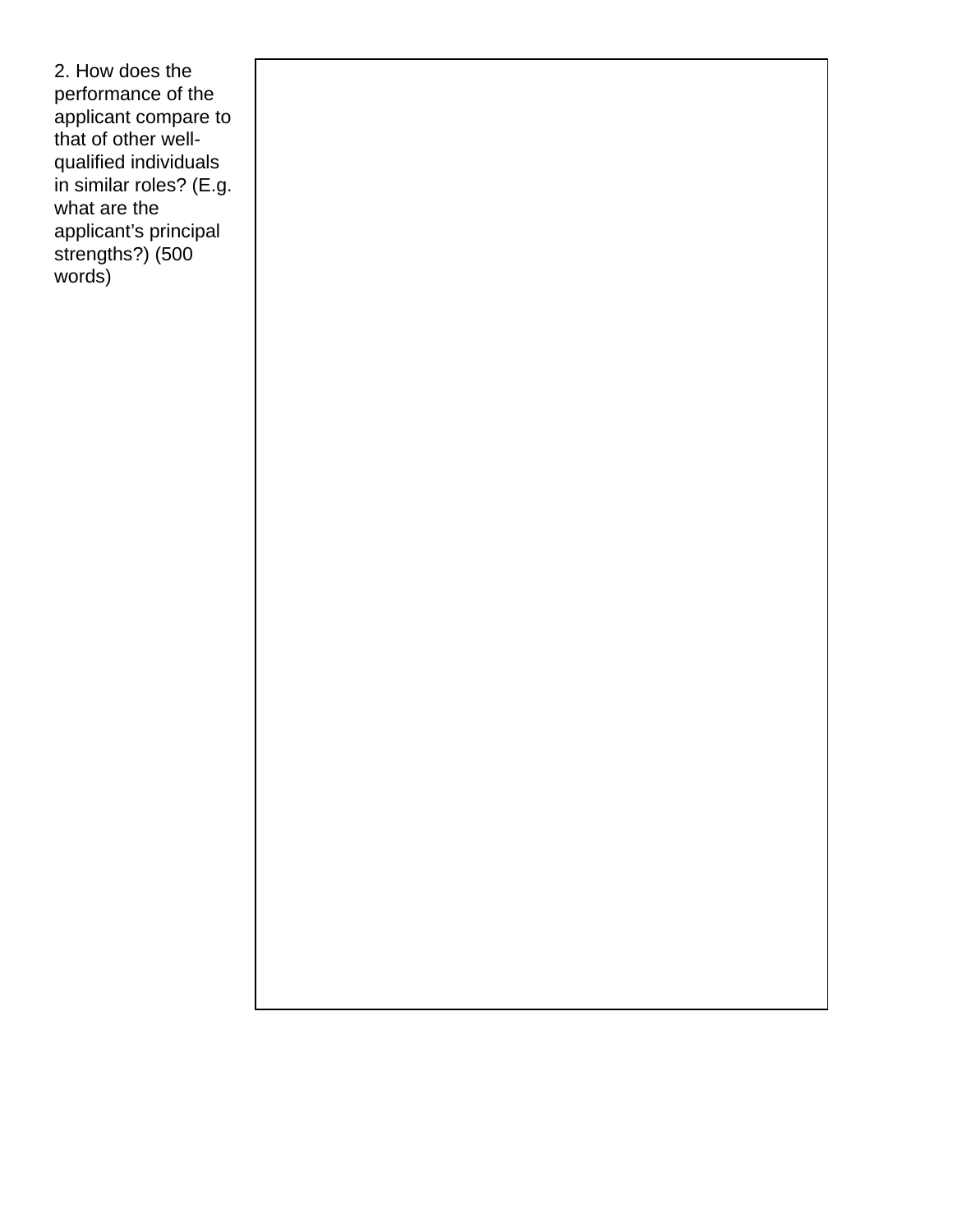3. Describe the most important piece of constructive feedback you have given the applicant. Please detail the circumstances and the applicant's response. (500 words)